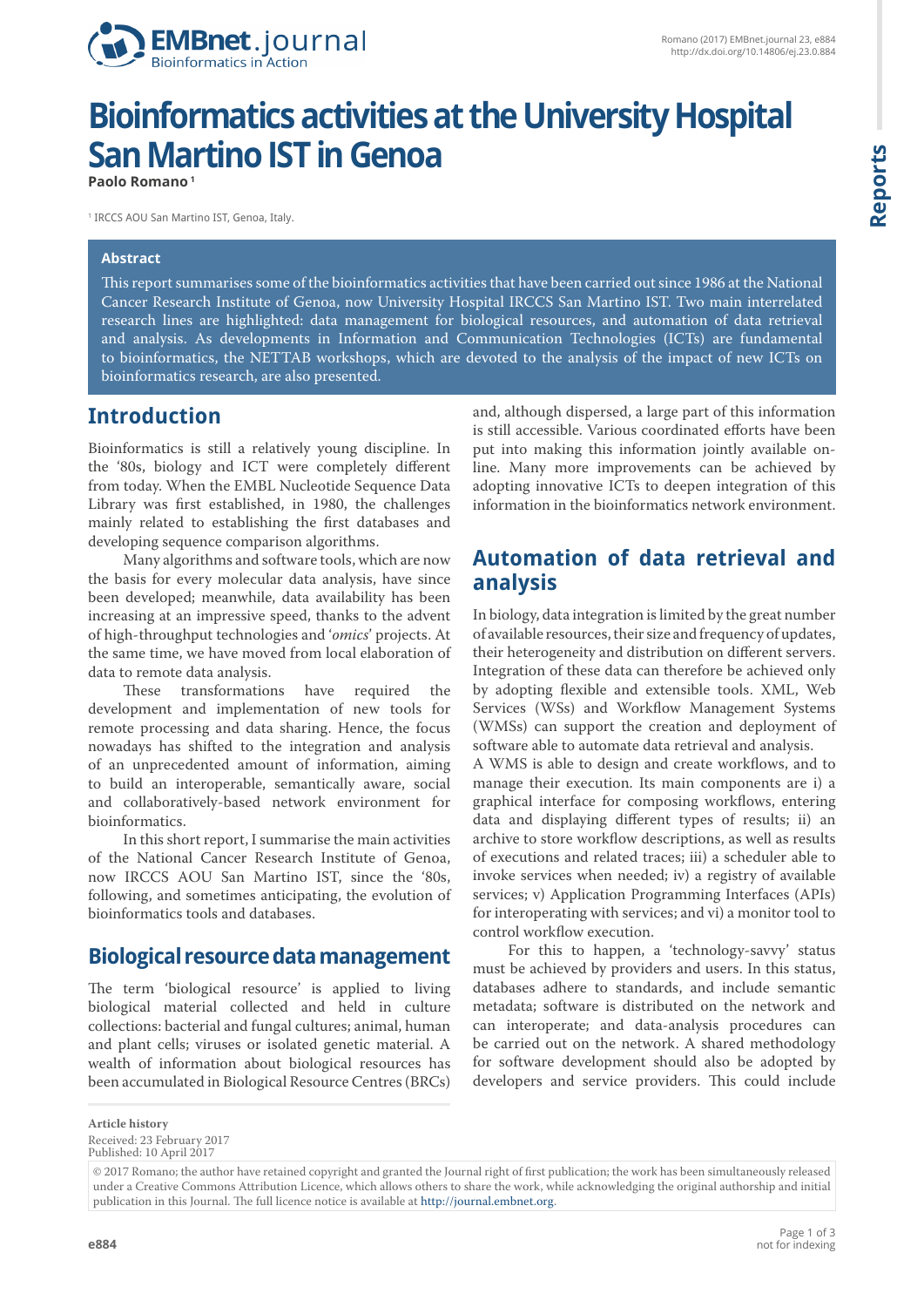

i) XML schemas for creating shared data models; ii) XML-based languages for data storage and exchange; iii) WSs for software interoperability; iv) ontologies for WS discovery, selection and interoperation; and v) workflows for executing analysis processes.

## **The Interlab project**

The Interlab Project was funded in 1989. One of its goals was to implement data-banks of biological resources. The Cell Line Data Base (CLDB), which collected and made available information on cell lines, the B Line Data Base (BLDB), which stored information relating to HLA typed B lymphoblastoid cell lines, and the Molecular Probe Data Base (MPDB), containing data on oligonucleotides, were built in that context. The databases were first made available on-line through packet-switching data networks (ITAPAC in Italy). Researchers could connect by means of personal computers equipped with standard modems. Dec VT100 terminal emulation was required in order to exploit the interface. Later, new interfaces were built using the Wide Area Information Servers (WAIS) technology, the Gopher system and, with the advent of the World-Wide Web concept, through Web servers. A new hypertext interface was developed for the CLDB – HyperCLDB – to allow effective indexing of its contents by search engines like Google and Yahoo (Romano et al.,  $2009$ ). Hyper $CLDB<sup>1</sup>$  consists of many pages (currently,  $\sim$ 8,750), including detailed descriptions of cell lines and indexes of their features. In each page, hyperlinks are added to connected pages and facilitate navigation.

#### **Common Access to Biological Resources and Information (CABRI)**

The Common Access to Biological Resources and Information (CABRI) project was funded by the European Union from 1996 to 1999 (Romano *et al*., 2005). Among its objectives, it aimed to ease access to information in biological resource catalogues.  $\mathrm{CABRI^2}$  $\mathrm{CABRI^2}$  $\mathrm{CABRI^2}$  is based on the Sequence Retrieval Software (SRS), a search engine designed for integrated queries of molecular biology databases. With SRS, data must reside locally and be stored in 'flat files' (text-only files) with pre-defined, shared syntaxes. Both explicit and implicit links between databases can be defined. At the time, SRS was a good option for making integrated searches of databases with similar contents and interlinks in local environments. CABRI catalogues were implemented in SRS by comparing the data structures of collections' databases, and then defining three shared data-sets for each material: the Minimum Data Set (MDS) includes information needed to uniquely identify a resource; the Recommended Data Set (RDS) includes information useful to achieve an improved description of the characteristics, functions and properties of a resource; and the Full Data Set (FDS) includes all available information related to a resource.

Data-input procedures were defined for each item of the MDS and RDS: they provide a textual description of its contents and specify the input process for the corresponding values. CABRI currently includes 28 collections that can be searched either via a simplified interface or the standard SRS interface.

### **Microbial Resource Research Infrastructure (MIRRI)**

The European Microbial Resource Research Infrastructure (MIRRI) project can be considered an evolution of CABRI. One of its main objectives is to provide access to information available in the European collections of microorganisms through a dynamic Information System. The MIRRI-IS should include a repository for BRC catalogues, a tight interconnection with domain information systems, a unique portal for catalogues and associated data, and an interoperable system based on APIs and workflows. Three demonstration systems were developed in the MIRRI preparatory phase: the BacDive demonstrator aims to extend the contents of catalogues with a greater number of well-defined data; the StrainInfo demonstrator is targeted towards a better integration among collection catalogues through the identification of common strains; and the USMI Galaxy demonstrator aims both to support data curation and to integrate catalogues with external resources. A five-year plan for the implementation of the MIRRI-IS has been defined (Romano *et al*., 2017).

#### **IST Bioinformatics Web Services (IBWS)**

A suite of WSs – the IST Bioinformatics Web Services (IBWS) (Zappa *et al*., 2010) – was developed to make databases available at the IRCCS San Martino IST accessible through standard APIs. IBWS has been developed by using standard tools, and should be easy to invoke by any compliant software, such as Taverna. The main advantage offered by IBWS relates to the possibility of accessing a set of unique archives, which otherwise could only be queried manually, through standard APIs.

### **Bioinformatics Web Enactment Portal (BioWEP)**

The use of WMSs can be difficult for the majority of biologists. Web portals can allow users to enact useful workflows in a friendly environment. The Bioinformatics Web Enactment Portal (Biowep) is a Web application that allows selection and execution of pre-defined, annotated workflows (Romano *et al*., 2007). It is based on a server-side implementation of the Taverna